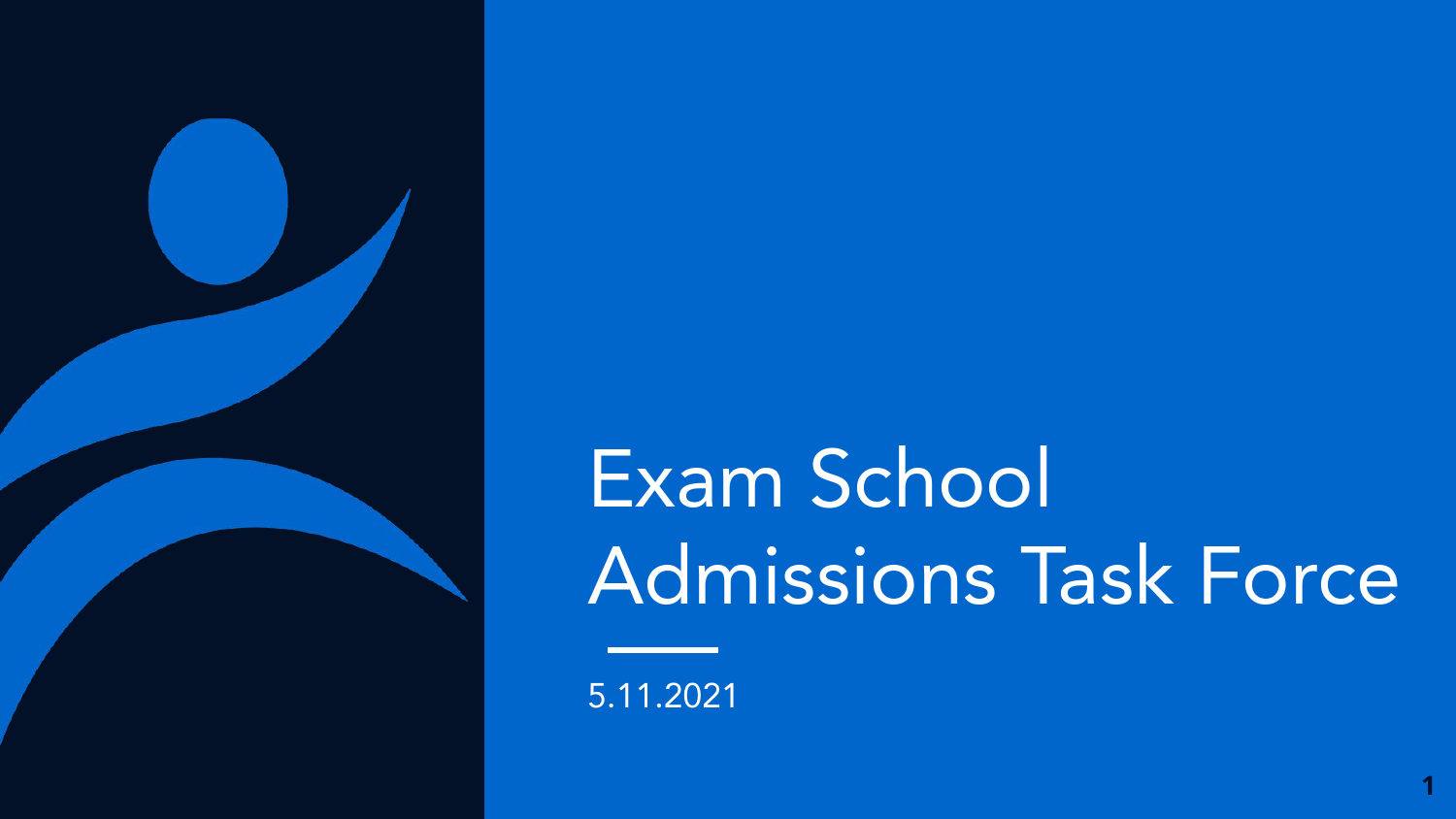### **Overview**

- Census Tracts vs. Geocodes
- Opportunity Index
- Top Percentage of School
- Percentage of Economically Disadvantaged Students by School
- Chicago Tier Replication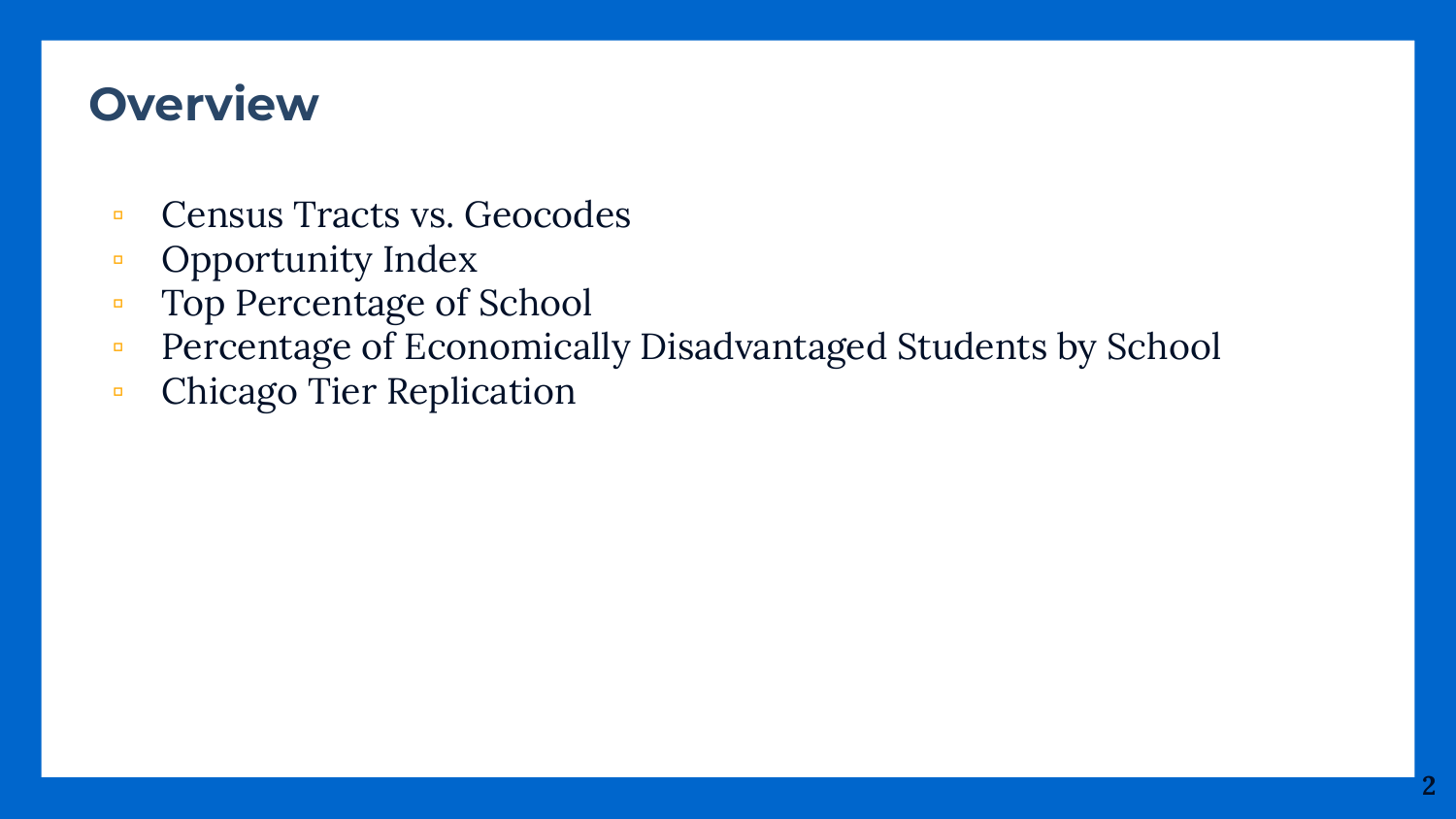# **Census Tracts & Geocodes**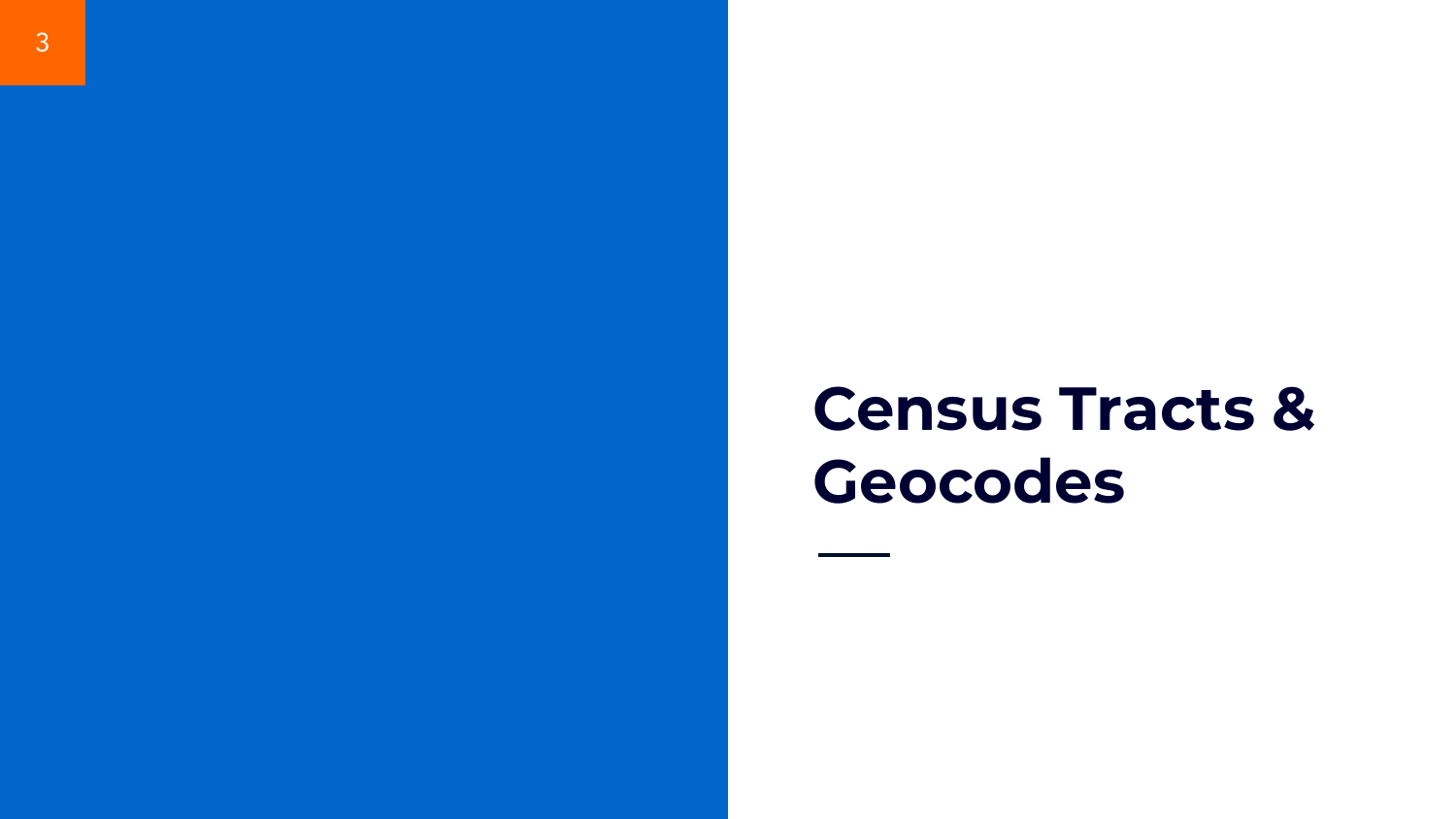#### **Census Tracts in the city of Boston**

- Created by the US Census
- Approximately 178 census tracts in the city of Boston
- Reviewed every 10 years as part of the census process
- American Community Survey data is available by census tract, and is provided with both 1-year and 5-year averages.

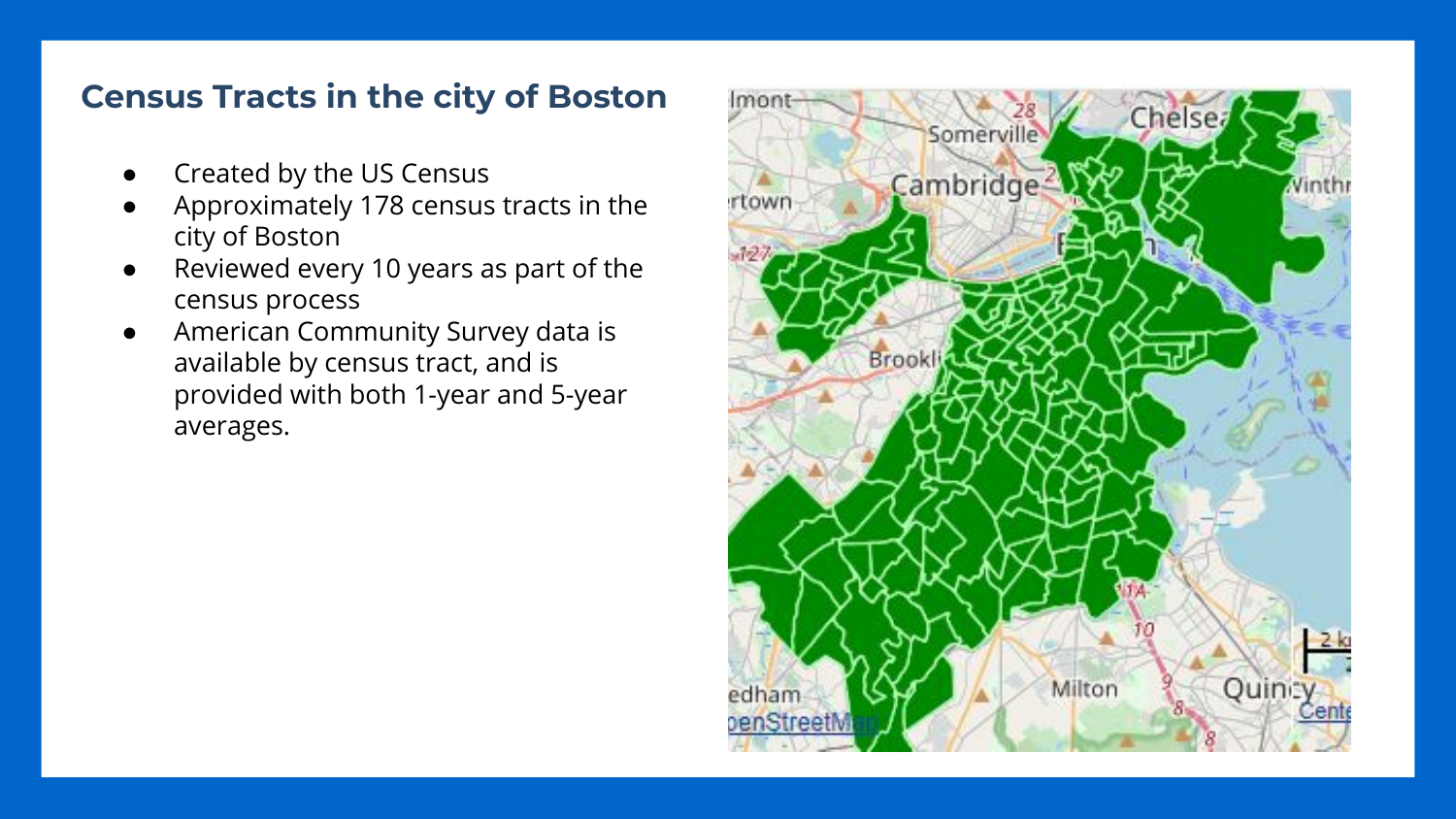#### **Geocodes in the city of Boston**

- Originally created in the 70's
- Over 800 geocodes in the city
- Lack of clarity on if / how / when geocodes are re-drawn
- American Community Survey data not available by geocode

**Boston Public Schools Historic Geocodes**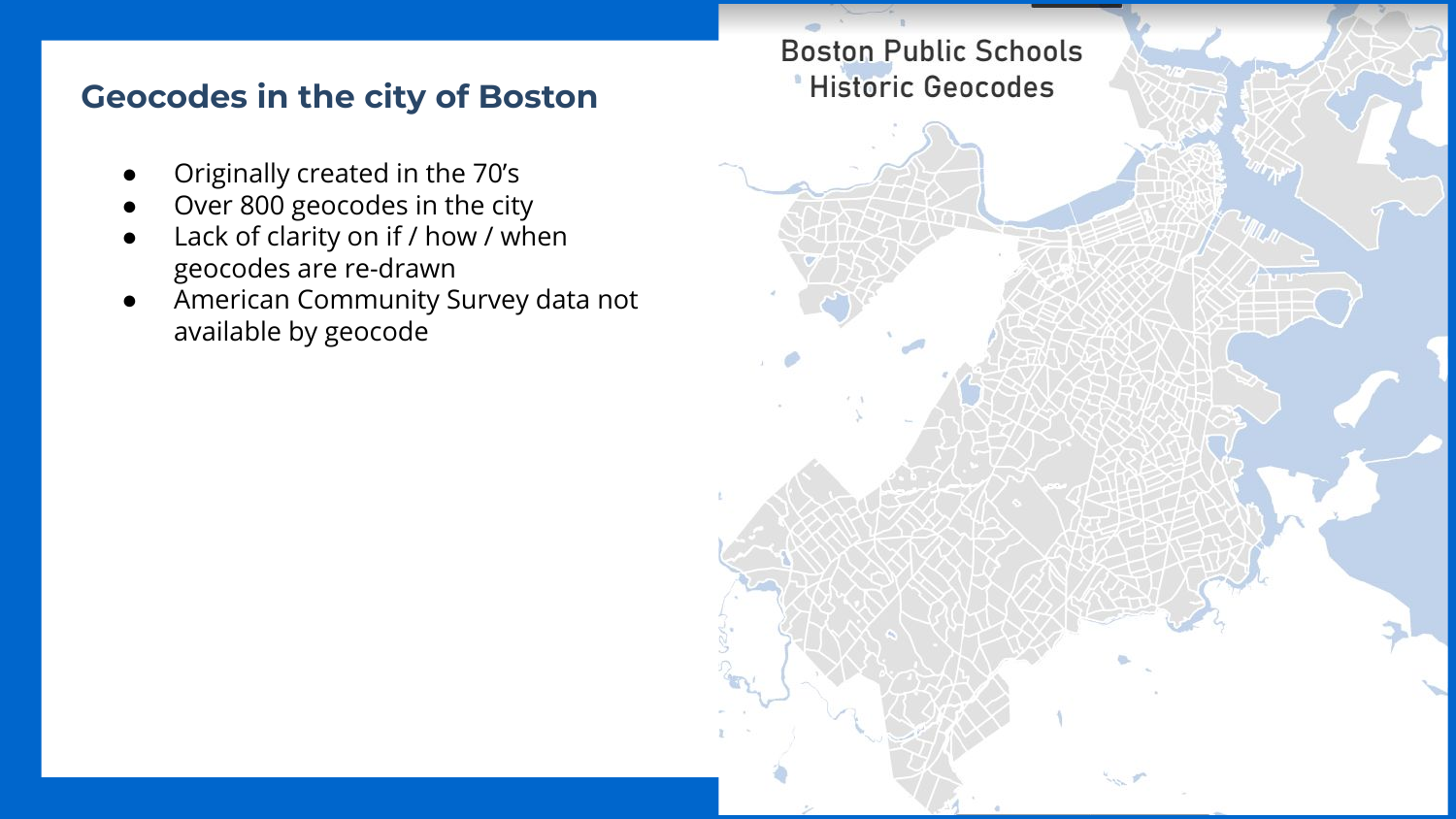# **Opportunity Index**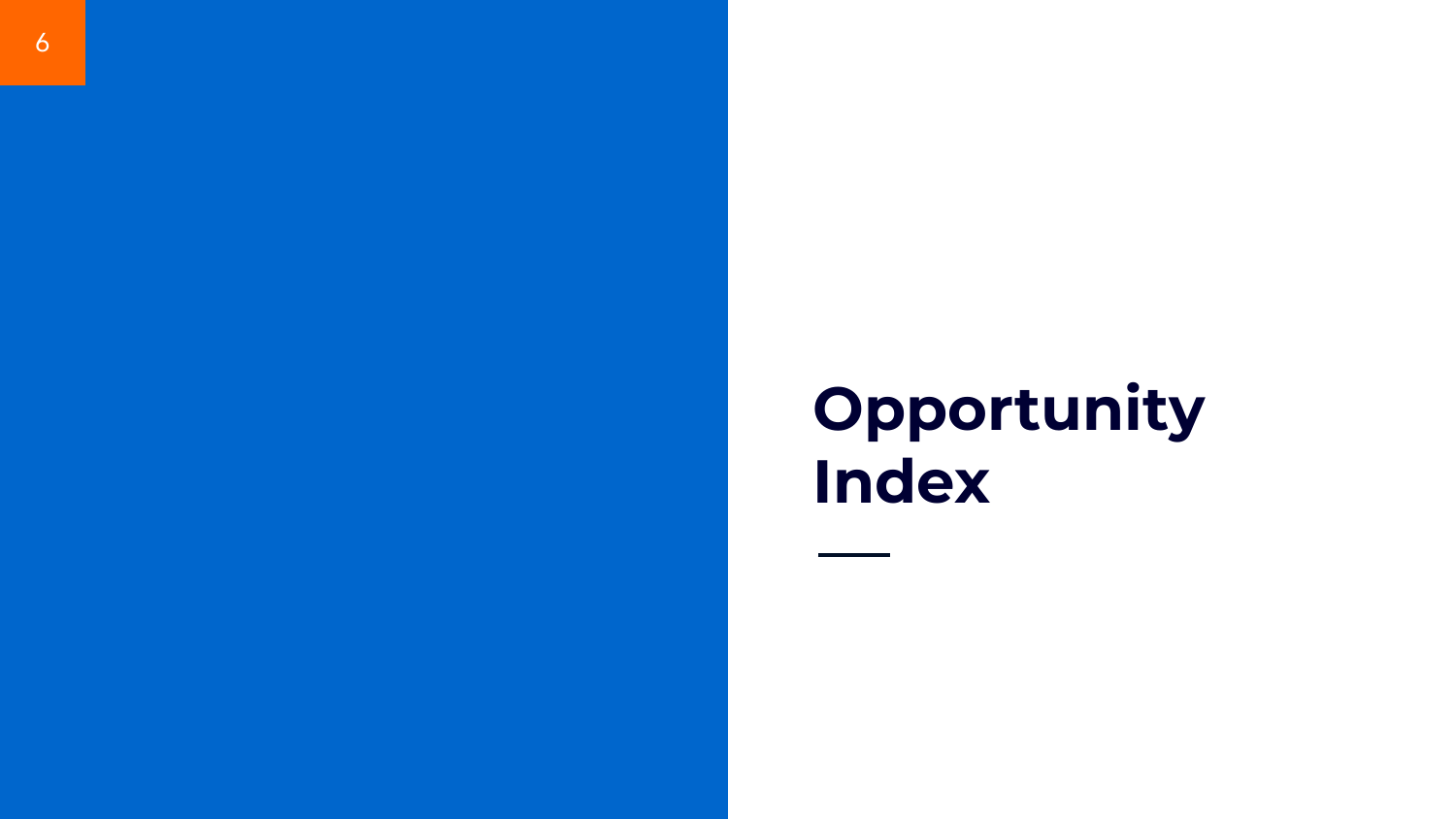## **What is the Opportunity Index?**



Each school receives an Opportunity Index Score between .01-.99; this score is a weighted composite of the neighborhood factors, individual student characteristics, and student past performance of each school's population.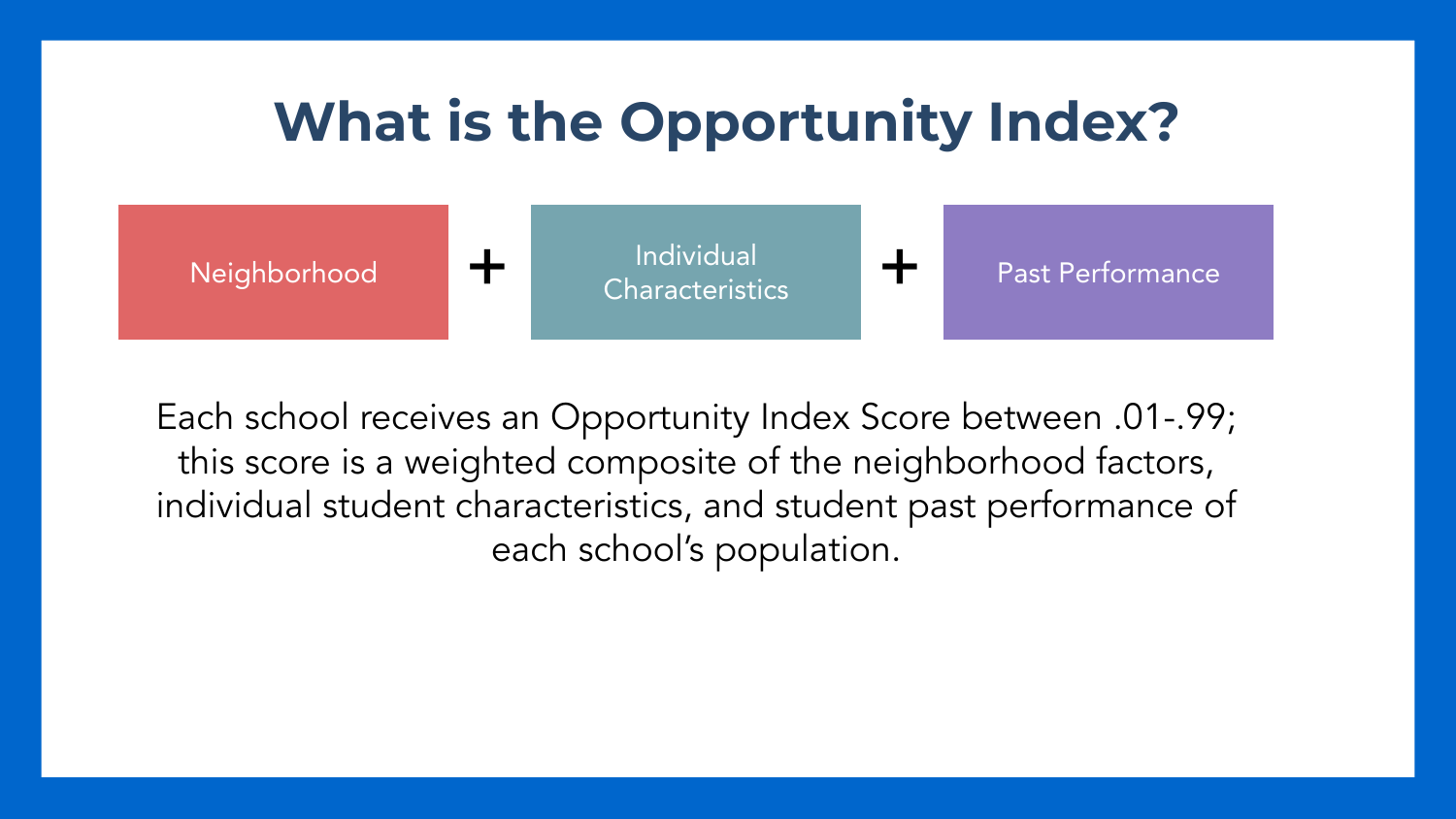

School OI scores range from 0.17 to 0.89.

| OI Score Range   | Number of Schools |  |
|------------------|-------------------|--|
| Less than 0.25   |                   |  |
| $0.25 - 0.50$    | 43                |  |
| $0.51 - 0.75$    | 66                |  |
| Higher than 0.75 | 1 በ               |  |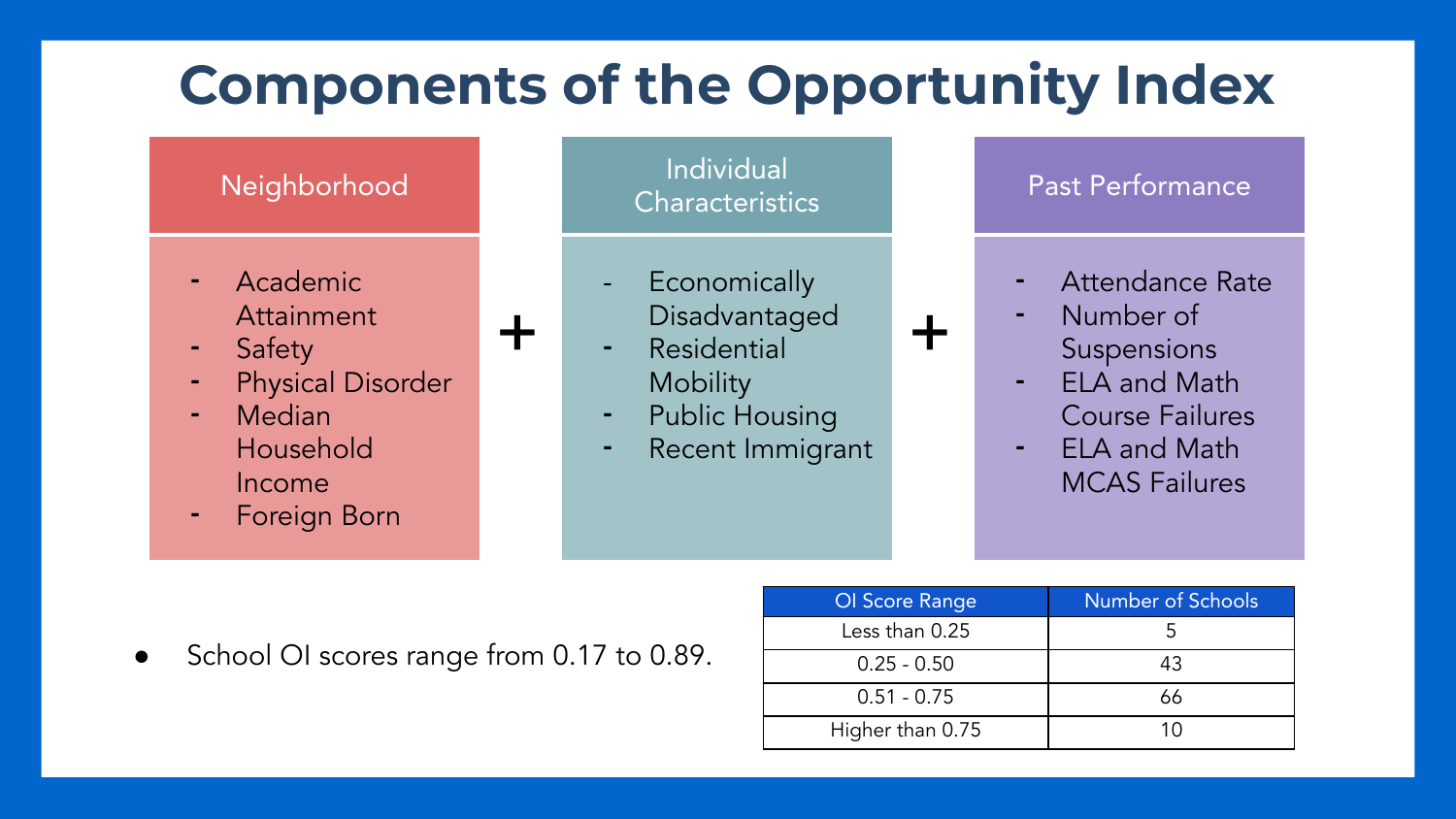# **Top Percentage of School**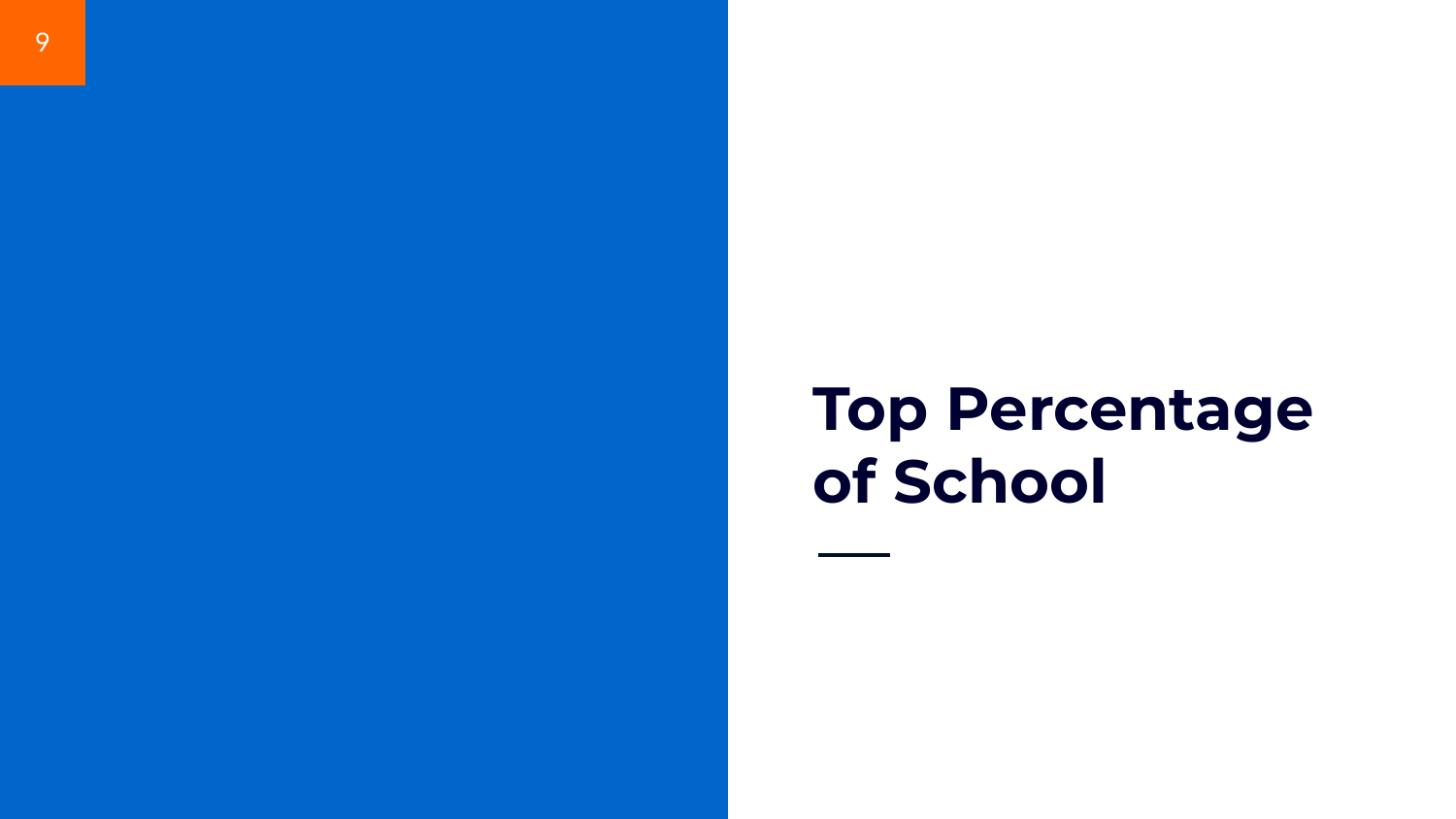### **Schools with 6th and 8th Grade**

|                      | <b>6th Grade</b> |                 | <b>8th Grade</b> |                 |
|----------------------|------------------|-----------------|------------------|-----------------|
|                      | Number of        | <b>Total</b>    | Number of        | <b>Total</b>    |
| <b>School Type</b>   | <b>Schools</b>   | <b>Students</b> | <b>Schools</b>   | <b>Students</b> |
| <b>BPS</b>           | 58               | 3196            | 47               | 3413            |
| Horace Mann Charter  | 3                | 220             | 3                | 258             |
| Commonwealth Charter | 14               | 1320            | 13               | 1268            |
| Private/Parochial    | 22               | 445             | 18               | 390             |
| <b>TOTAL</b>         | 97               | 5181            | 81               | 5329            |

- Based on schools listed on DESE's School and District Profiles [\(BPS + Charter](https://profiles.doe.mass.edu/statereport/enrollmentbygrade.aspx), [Private/Parochial](https://profiles.doe.mass.edu/statereport/nonpublicschoolreport.aspx))
- Due to differing school sizes, the top percentages of each school would result in numbers higher than 5% and 10% of the total students:

|     | 6th Grade 8th Grade |     |
|-----|---------------------|-----|
| 5%  | 258                 | 268 |
| 10% | 526                 | 541 |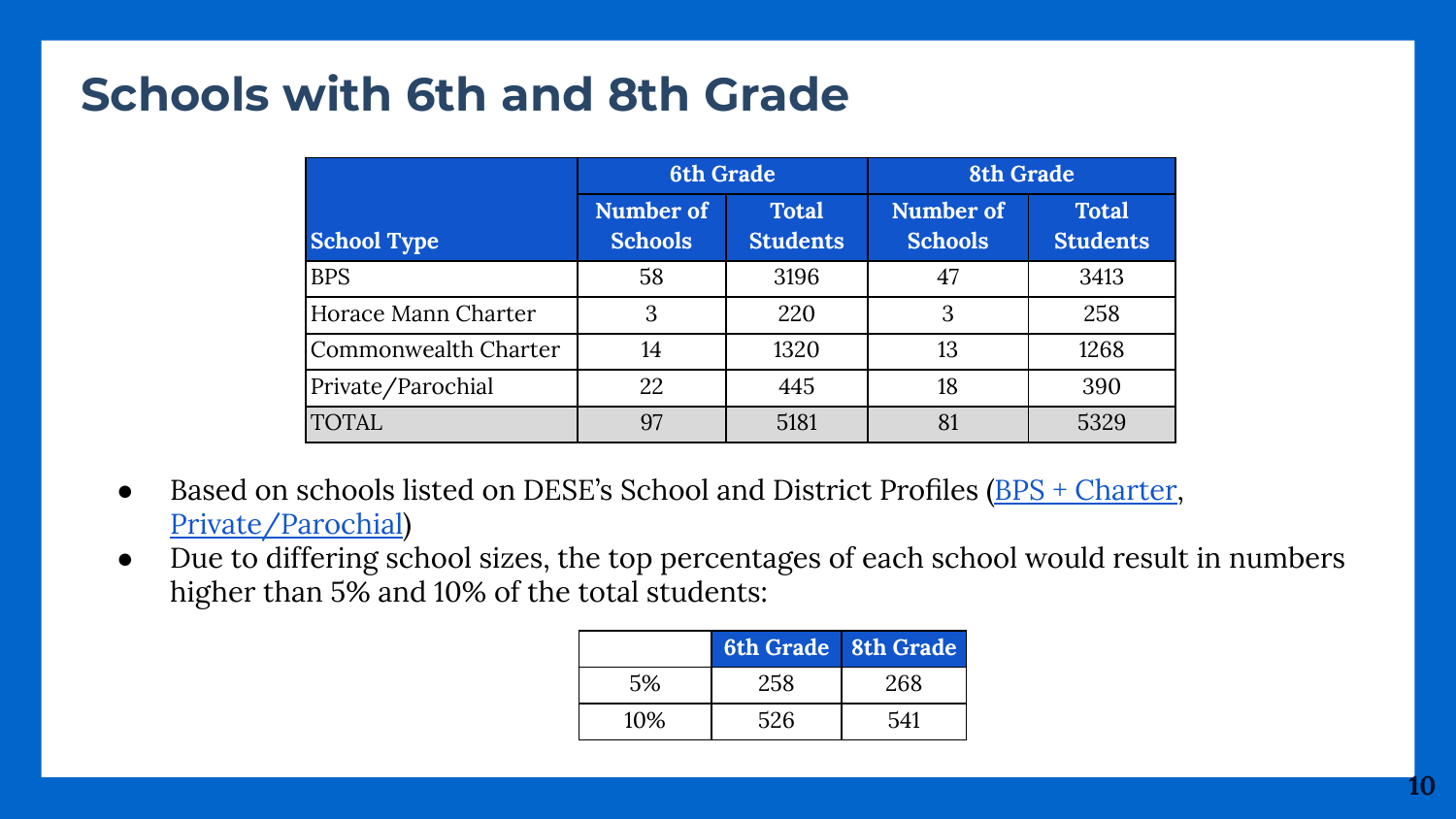**Economically Disadvantaged by School**

11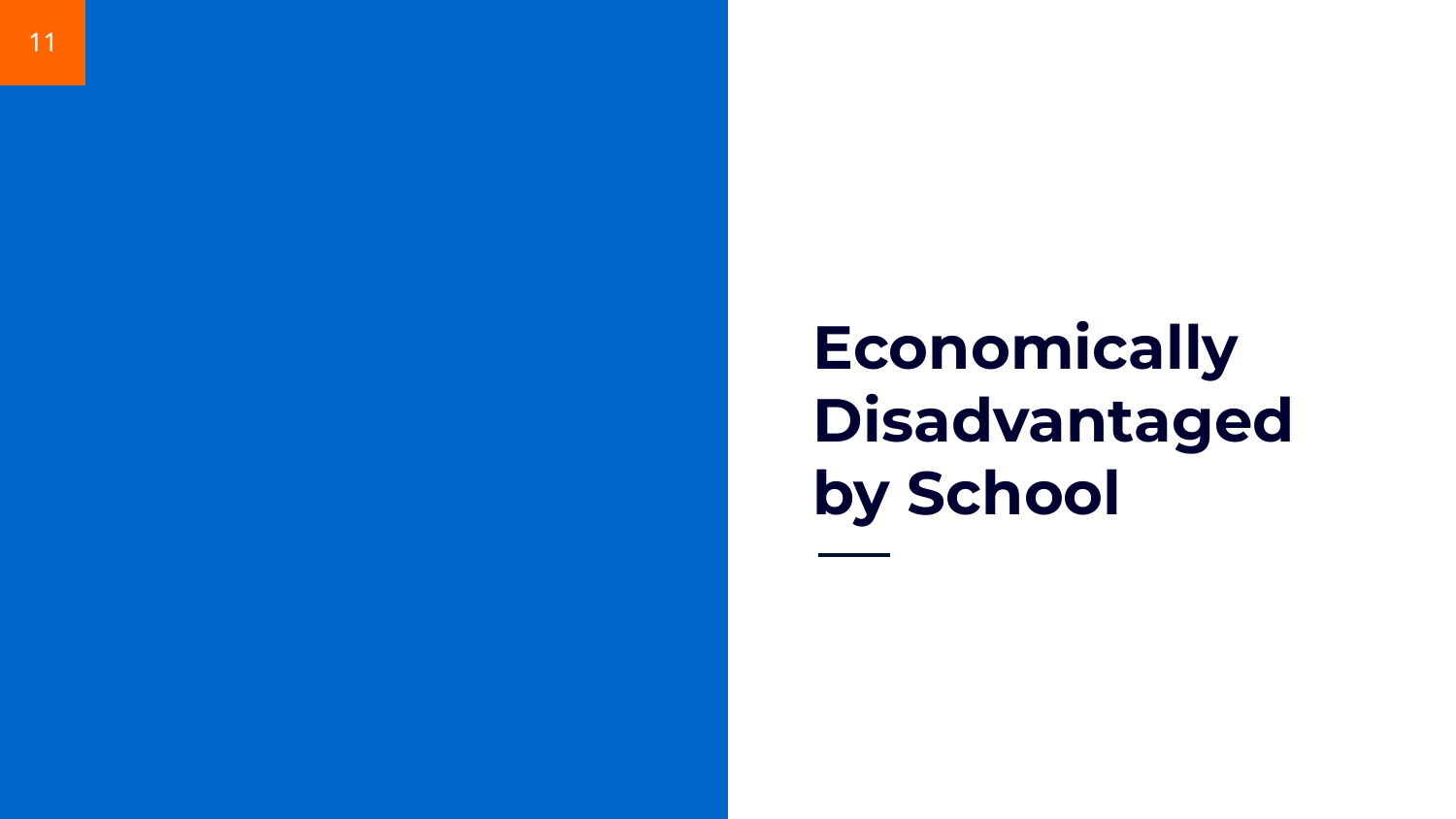### **Schools by Percentage of Economically Disadvantaged Students**

- Based on schools listed on DESE's School and District Profiles [\(BPS + Charter](https://profiles.doe.mass.edu/statereport/selectedpopulations.aspx)). Data not available for private/parochial schools.
- Of schools serving either 6th or 8th grade:

| <b>Percent Economically</b> |                  |                  |
|-----------------------------|------------------|------------------|
| <b>Disadvantaged</b>        | <b>6th Grade</b> | <b>8th Grade</b> |
| Less than 25%               |                  |                  |
| $25 - 50%$                  |                  | 10               |
| $50 - 75%$                  | 43               | 33               |
| More than 75%               | 20               |                  |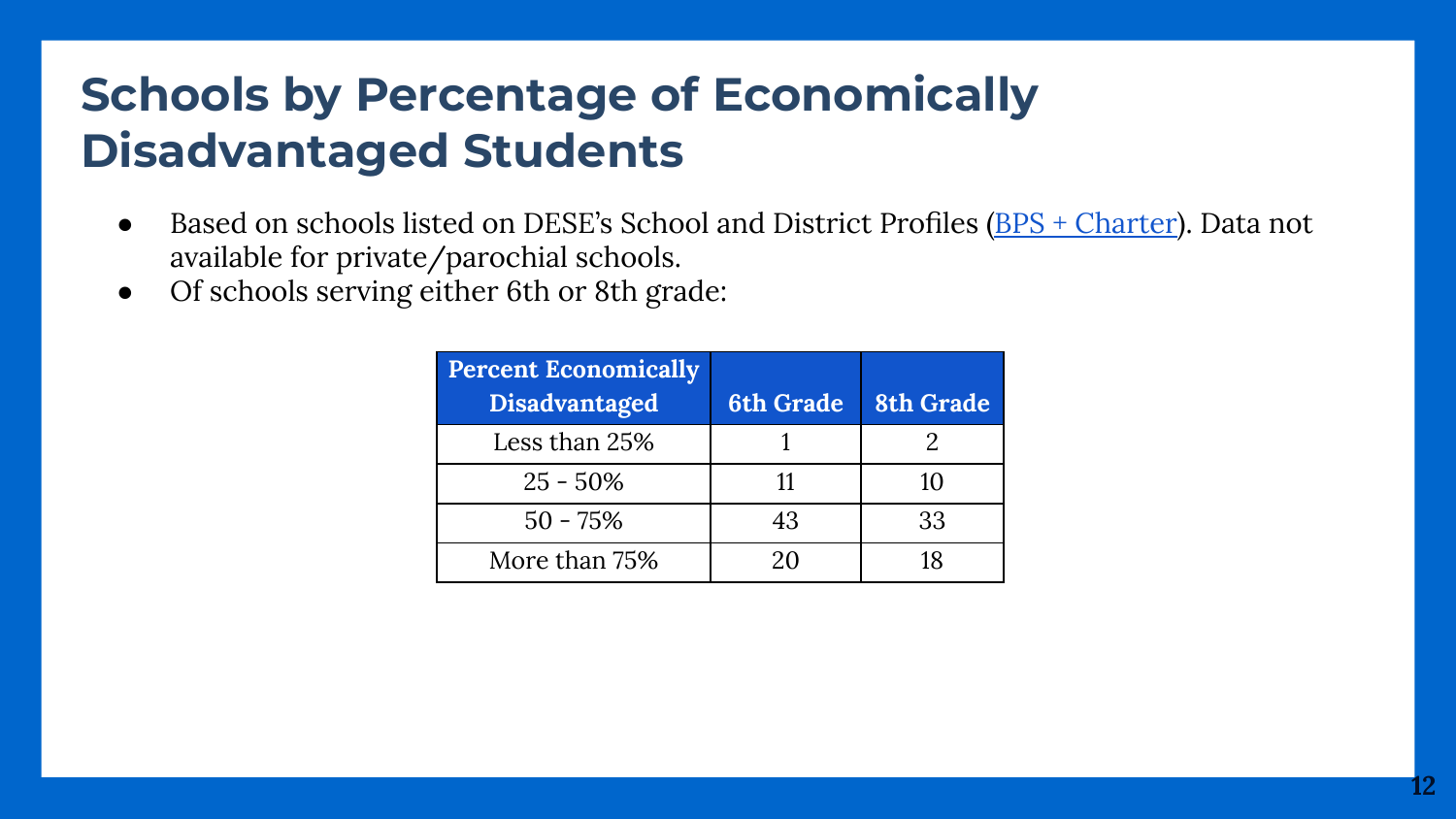# **Creating Tiers with Census Tract Data**

(replicating Chicago's methodology)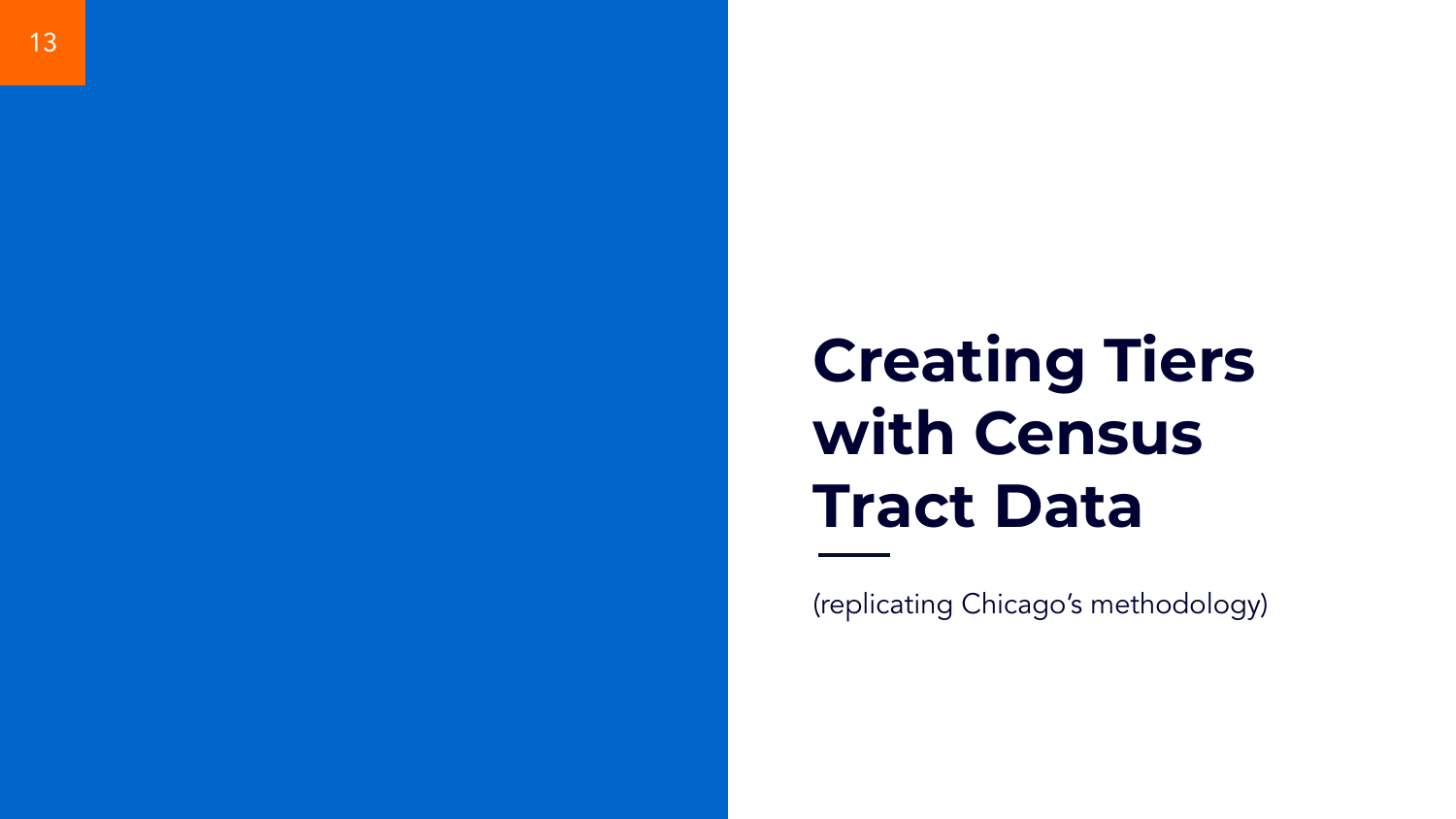# **Methodology**

Chicago uses variables from the American Community Survey, an annual sampling done by the US Census Bureau. ACS reports one year averages and 5 year averages for each census tract. The most recent data available is from 2018, so the 5 year average includes 2014 - 2018.

- Median household income
- Percent of households occupied by the owner
- Percent of families headed by a single parent
- Percent of households where a language other than English is spoken
- Educational attainment -- weighted average of 5 data points
	- Do not have high school diploma (0.2)
	- High school diploma (0.4)
	- Some college (0.6)
	- College degree (0.8)
	- Advanced degree (1.0)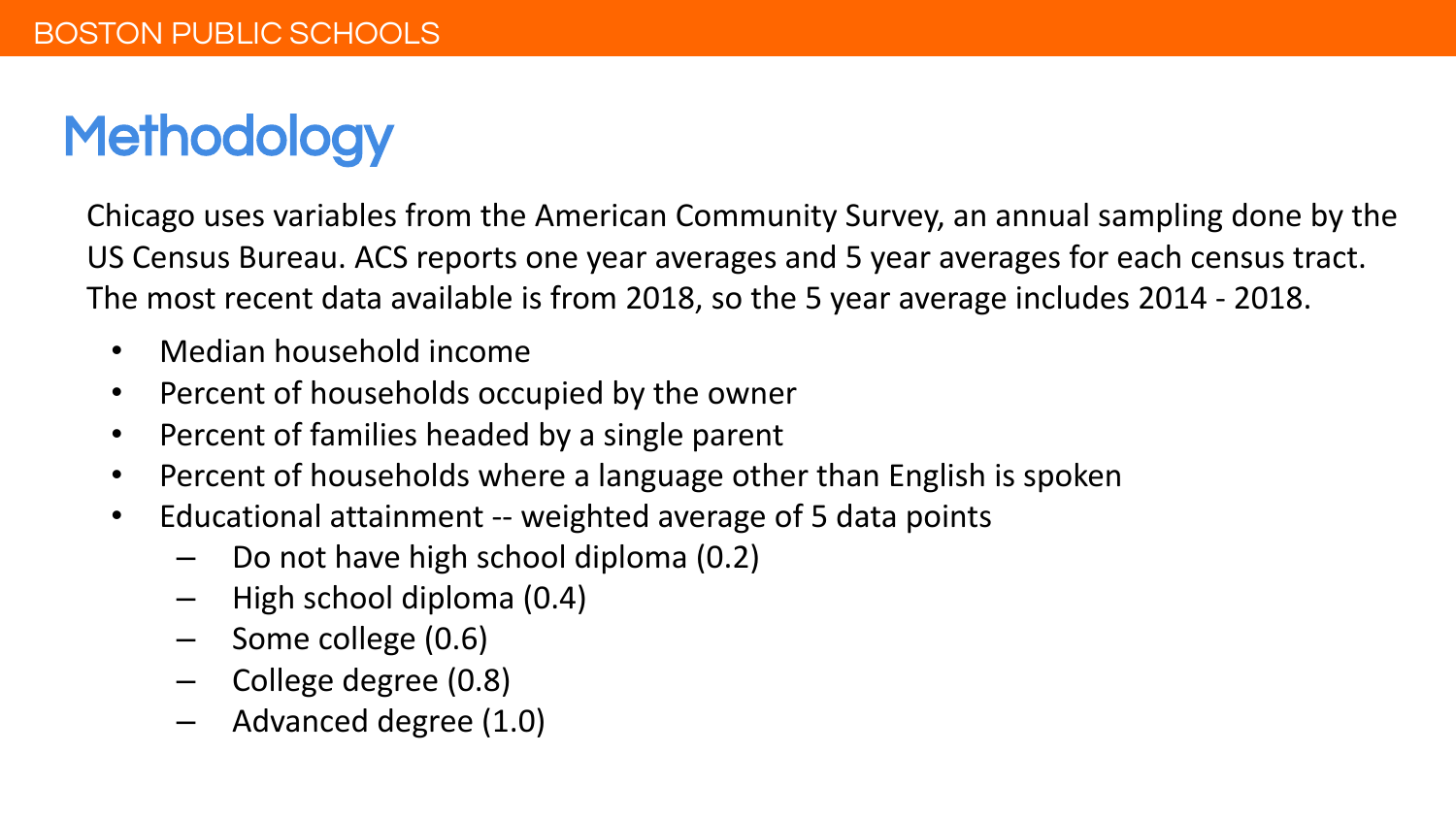# **Methodology**

Each variable is ranked in order to assign a percentile to each census tract. The five percentiles are then added together to give each census tract a "socioeconomic score". Using ACS data of percentage of school-aged children, census tracts are then given a "tier" with equal percentages of students in each tier (25% in tier 1, 25% in tier 2, 25% in tier 3, 25% in tier 4.) Tier 1 indicates census tracts with the lowest socioeconomic score.

*Note: Chicago also later added a school performance metric into the socioeconomic score calculation. It is a weighted average of performance on state assessment tests based on the number of students attending schools in that census tract. For simplicity sake, this was not included in the replication analysis done here, as we would need to make Boston and MA specific decisions.*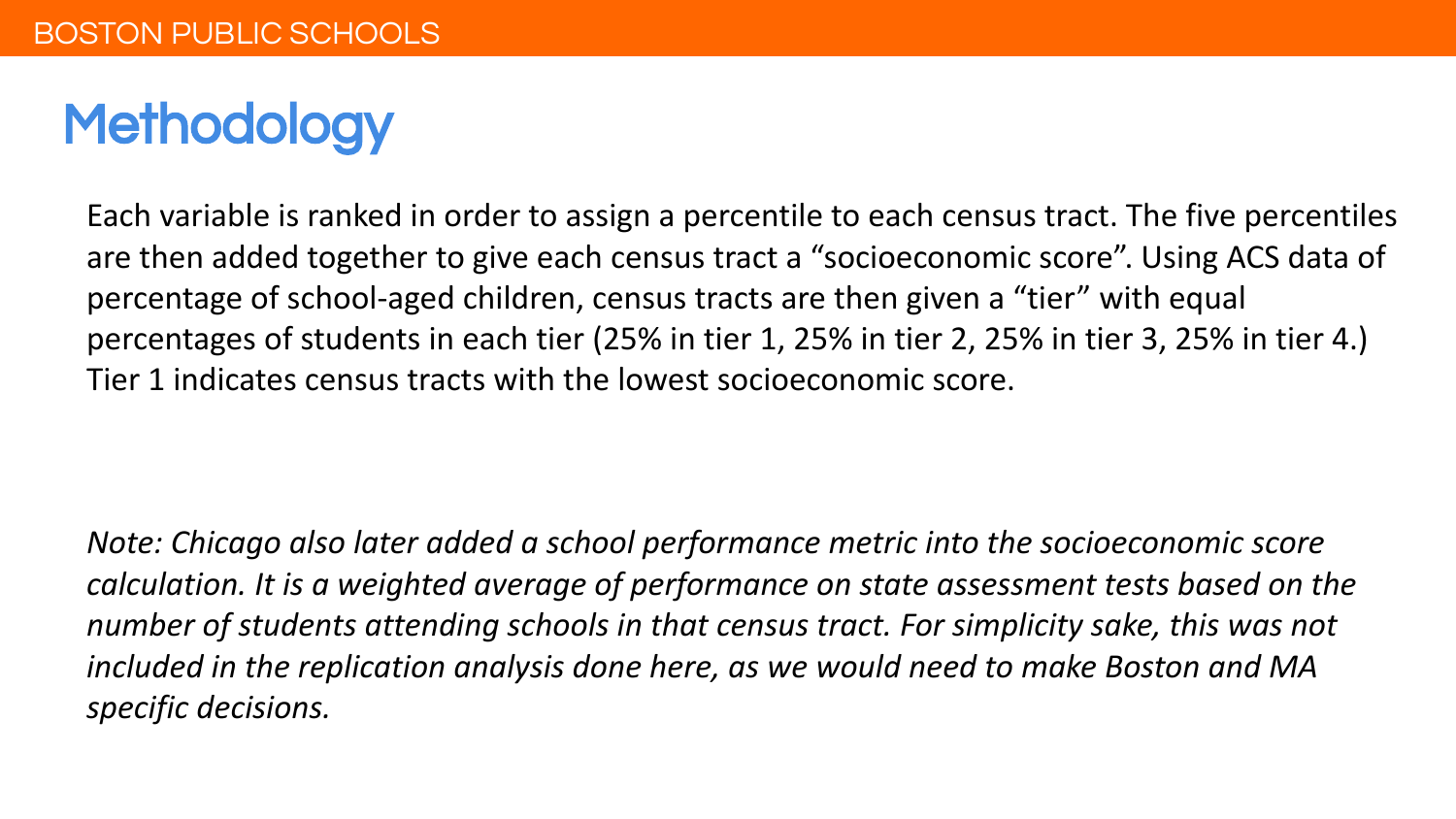# Boston Map of Tiers

Tiers are done at the census tract level. The number of tracts in each tier is relative to the percentage of school-aged children, as determined by the American Community Survey.

Tier  $1$  (highest need) = 27 tracts Tier  $2 = 29$  tracts Tier  $3 = 47$  tracts Tier  $4 = 65$  tracts

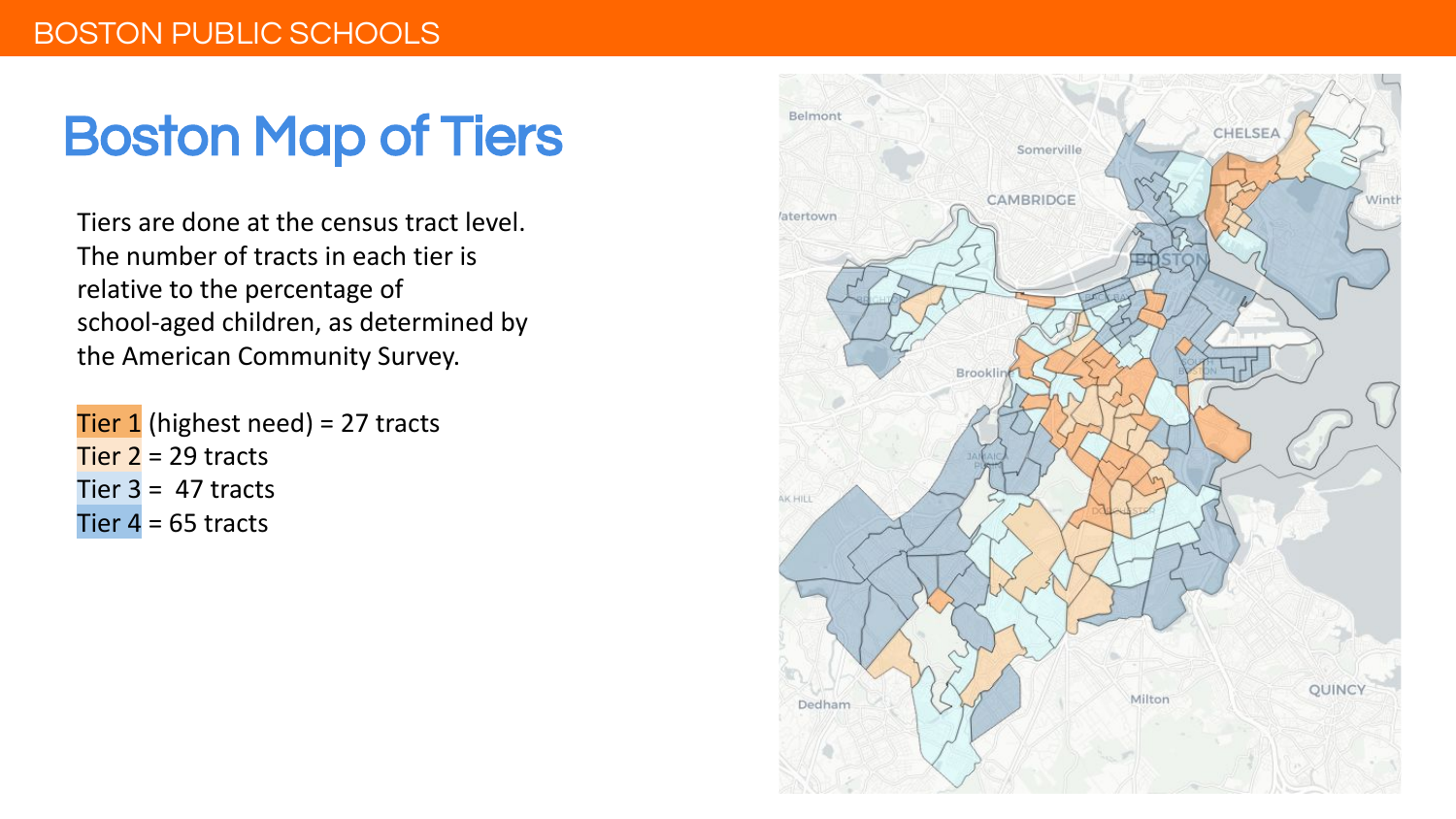#### BOSTON PUBLIC SCHOOLS

Each map displays a gradiant that represents the percentile of each census tract for each variable. Darker numbers represent higher percentiles.

NOTE: single parent households and households where a language other than English are spoken are reverse coded.

#### Median household income



Percent of households occupied by the owner



#### Percent of families headed by a single parent Percent of households where a language other than



English is spoken



#### Educational attainment

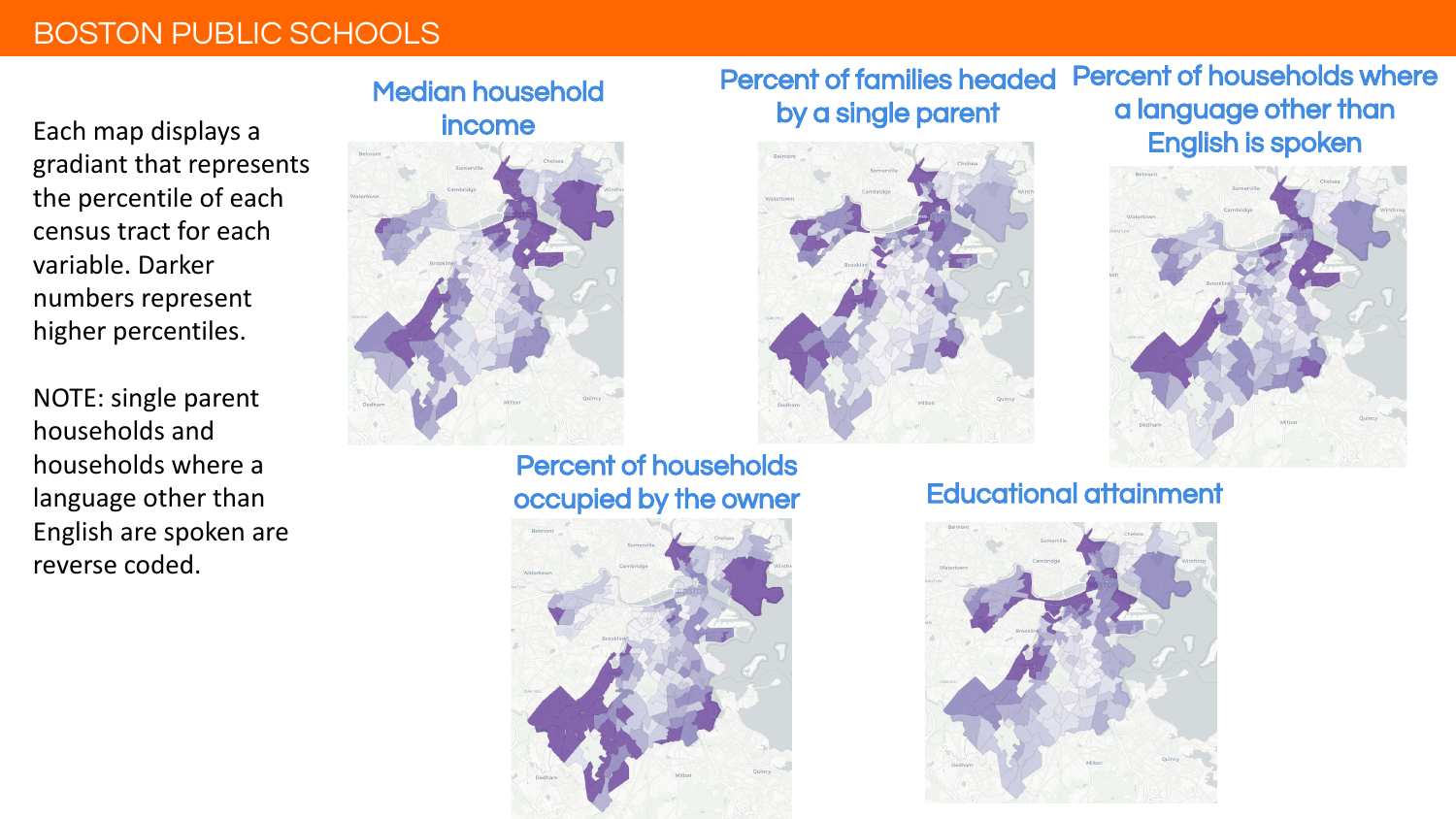### Chicago's School Performance Variable

A weighted average of schools' state standardized test composite scores.

Example: let's say there were 300 elementary students in a given tract, and they all went to one of two schools. A hundred of the students went to a school with a composite score of 75 and 200 students went to a school with a composite score of 60. The weighted composite score would be 65.

School Performance Variable = (100/300)\*75 + (200/300)\*60 = 65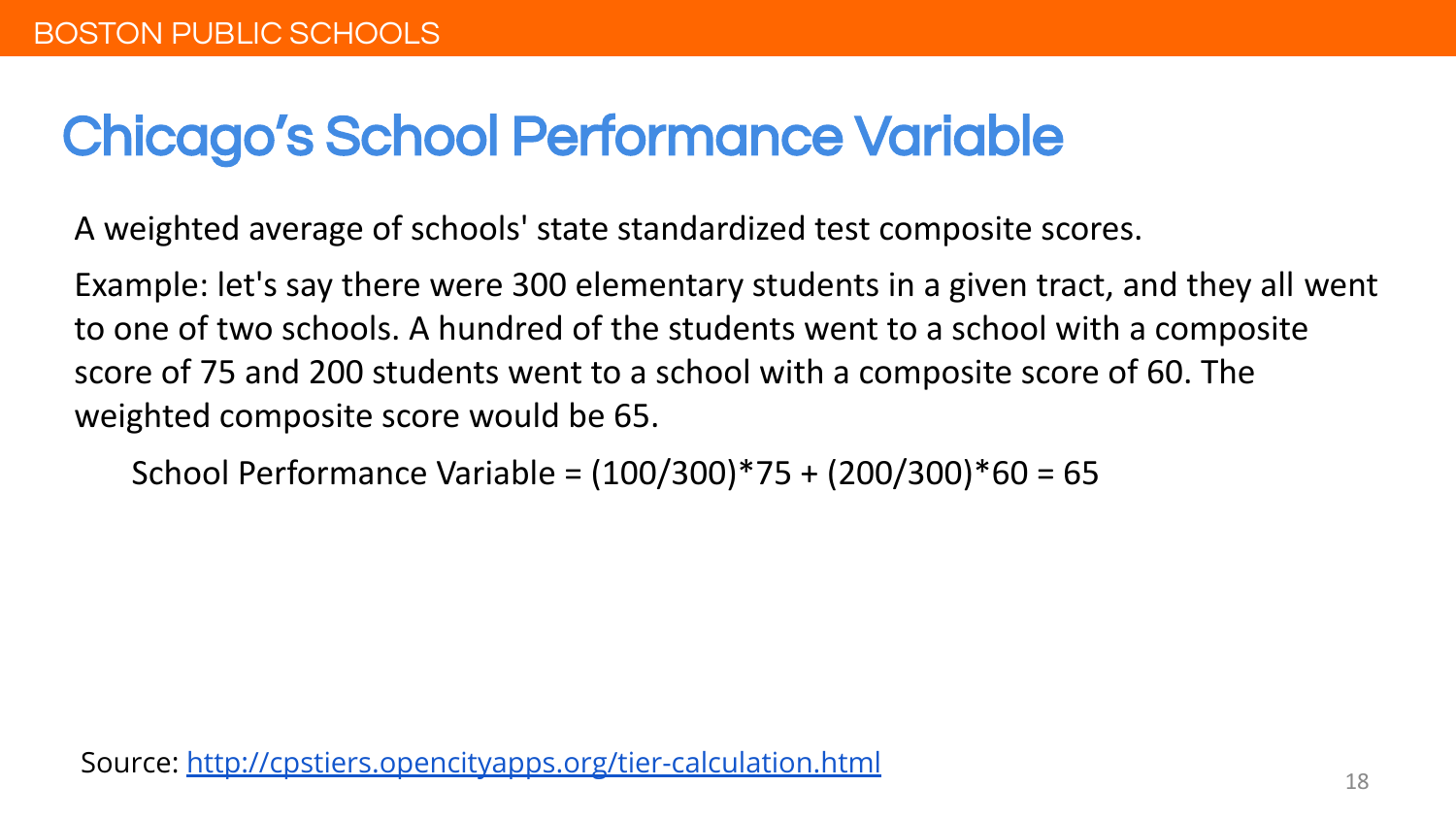### Median household income

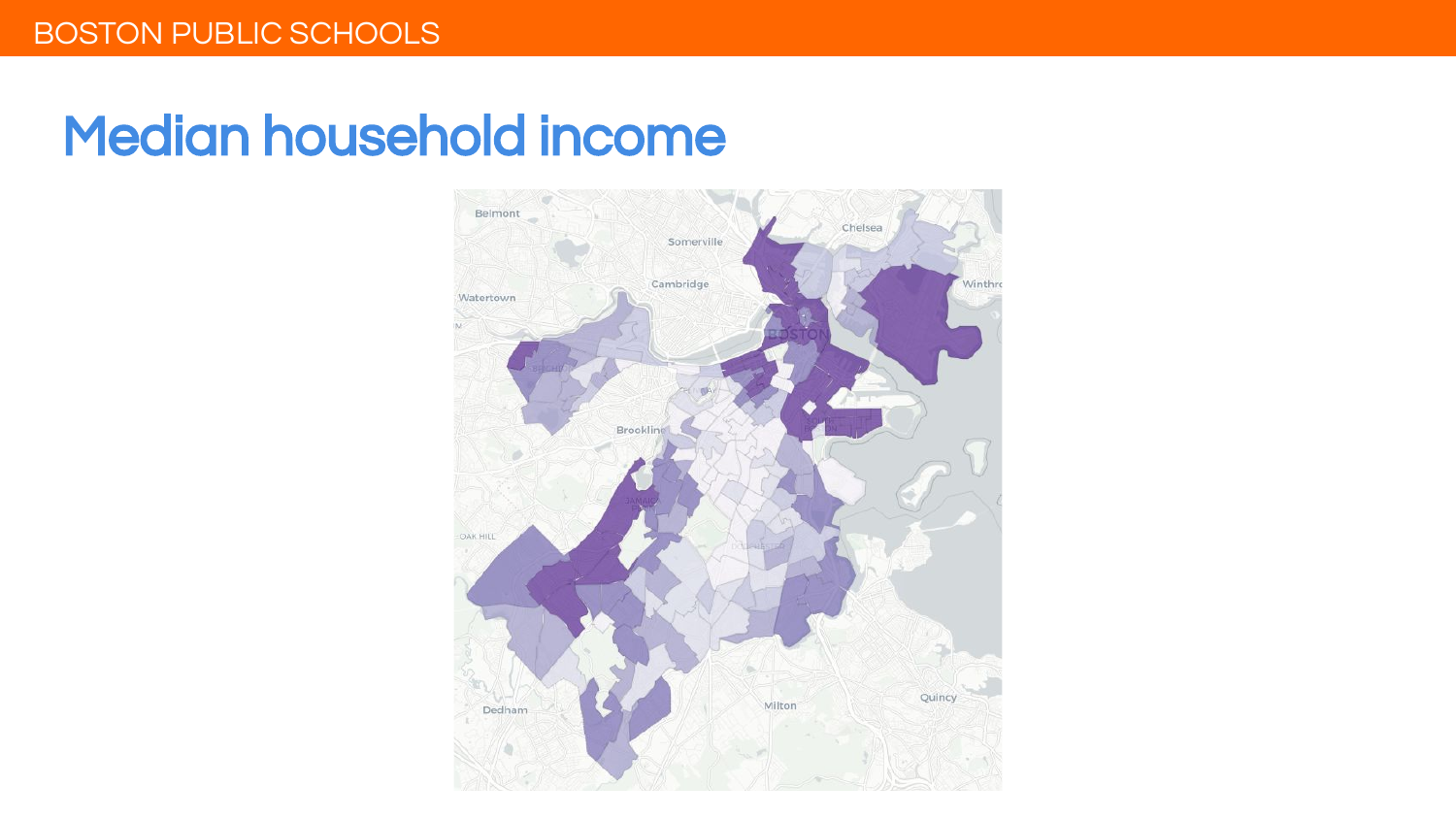### Percent of households occupied by the owner

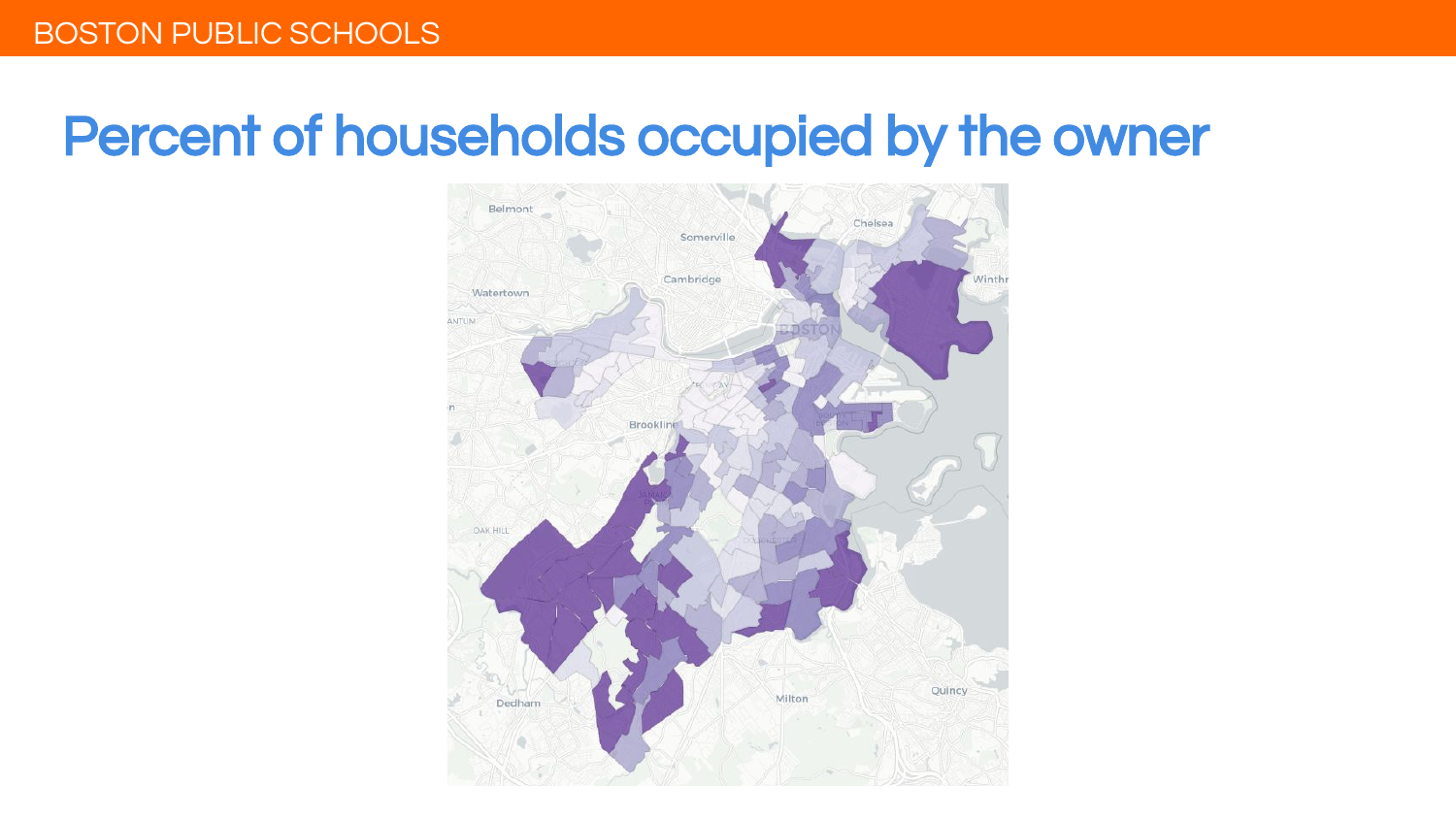### Percent of families headed by a single parent

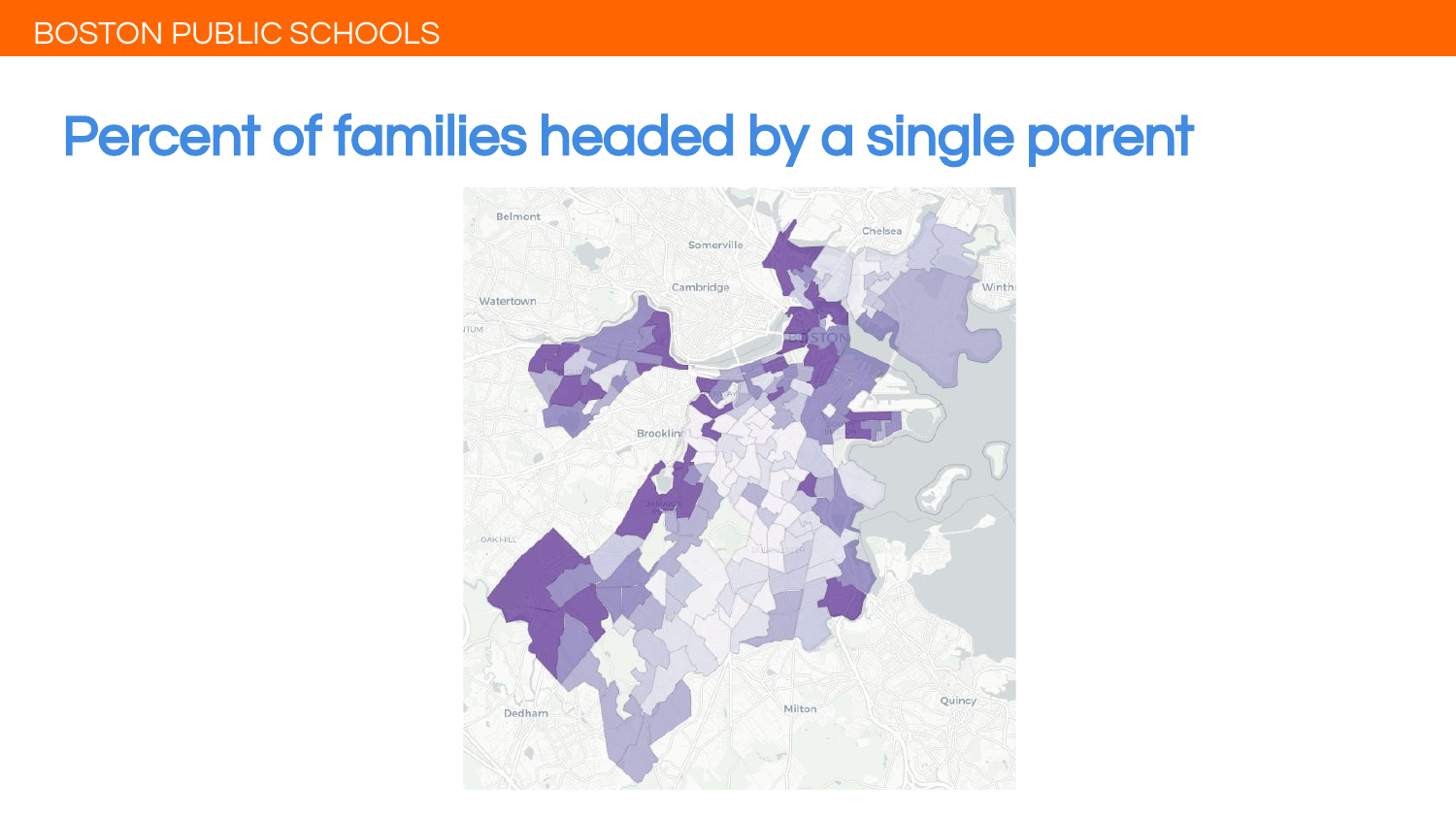#### BOSTON PUBLIC SCHOOLS

#### Percent of households where a language other than English is spokenBelmont Chelsea